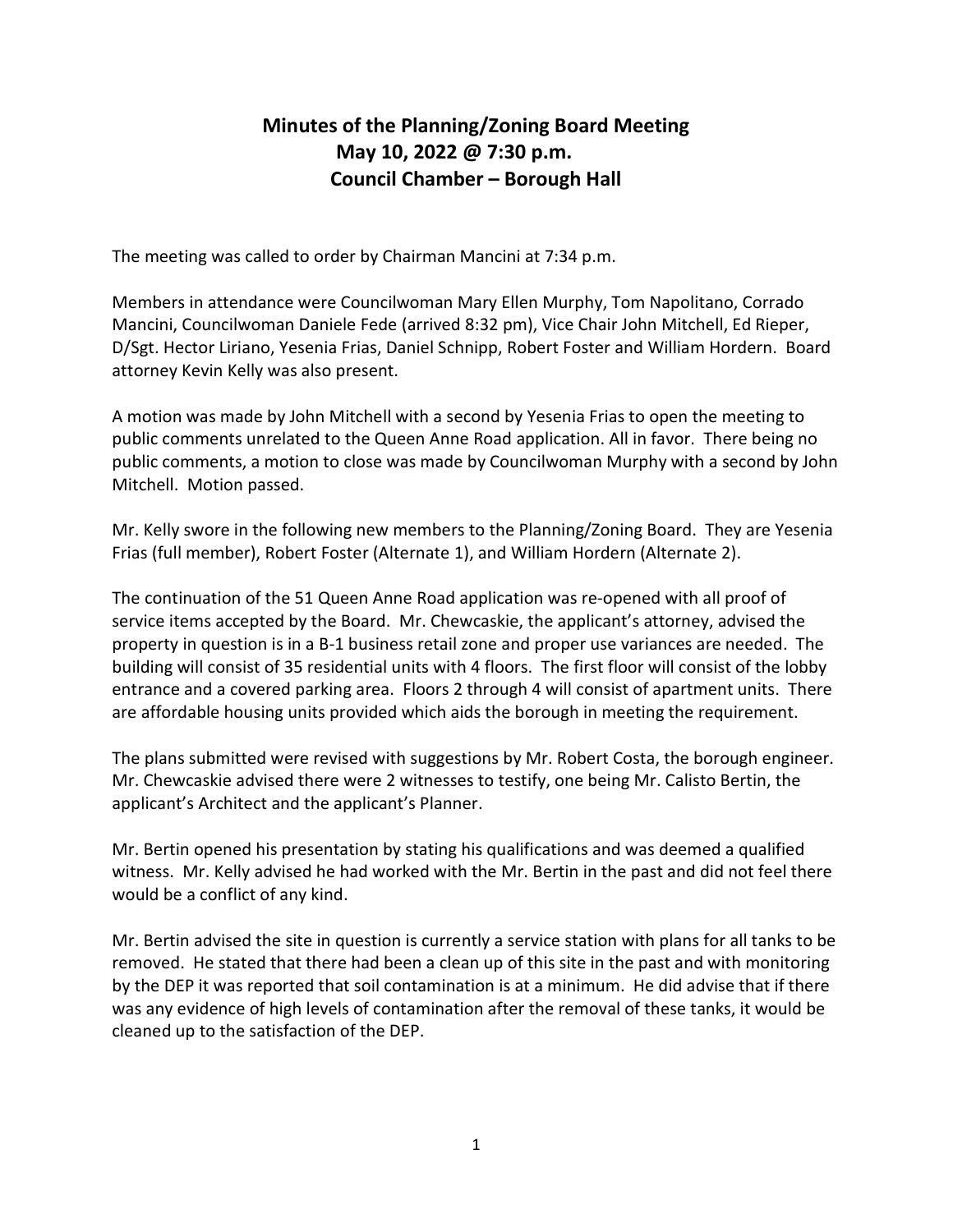The Board was given a breakdown of the number of units in the building. They are as follows: 9, 1 bedroom apartments, 23 two bedroom apartments and 3 three bedroom apartments with one community room.

Exhibits A1 are the Original Site Plans dated 12/14/2021 – revised 4/25/2022. A2 are the architect plans dated 12/14/2021 – revised 4/25/2022 and consists of 4 sheets. A3 in the landscaping renderings dated 5/10/2022.

A parking variance will be needed as there is a shortage of parking spaces. There are 50 allotted spaces with an allotted number of electric vehicle spaces. There will be 1 driveway for entrance and egress to/from the building.

Mr. Bertin stated that the electrical poles are on the service station property but service the senior housing unit behind the site. A discussion ensued about the problem with the removal of the electrical poles. The end result being the applicant's attorney and PSE&G must resolve the issue before any further action can be taken by the Board. Mr. Costa advised if these poles were not removed by PSE&G, the entire site plans would have to be redone because the building would be too close to the electrical poles.

A traffic assessment was also done with reference to the use of Trip Generation Data. It was stated that 40 trips were made to the service station during the morning hours with approximately 50 customer trips in the evening. It was also stated there would be a 70% reduction in traffic during the morning hours with approximately 100 trips in peak evening hours. The Board requested a traffic study be done due to the fact that Queen Anne Road is a narrow street with cars parked on both sides, commuter buses.

The building will have a trash compactor room, utilities room, package room and mail room.

Storm water detention was discussed. Recharge basins would be installed with release of water underground flowing into storage pipes along Queen Anne Road.

There are to be 2 lighting poles in the parking lot with wall lights facing the courtyard and 3 lights facing the former right of way. All lighting will be LED and adjustable with times as needed.

At 8:20 pm. the Zoom connection failed. The meeting was stopped until Mrs. Morrone connected to the borough recording system.

A question was raised by Mrs. Frias about clearance for fire trucks to access the parking area. It was stated there is a 14 foot clearance. She also stated the easement is in bad repair and is in need of improvements. If the applicant were to improve the condition of the easement, there would be room for parallel parking spaces and it would not interfere with the Teaneck property.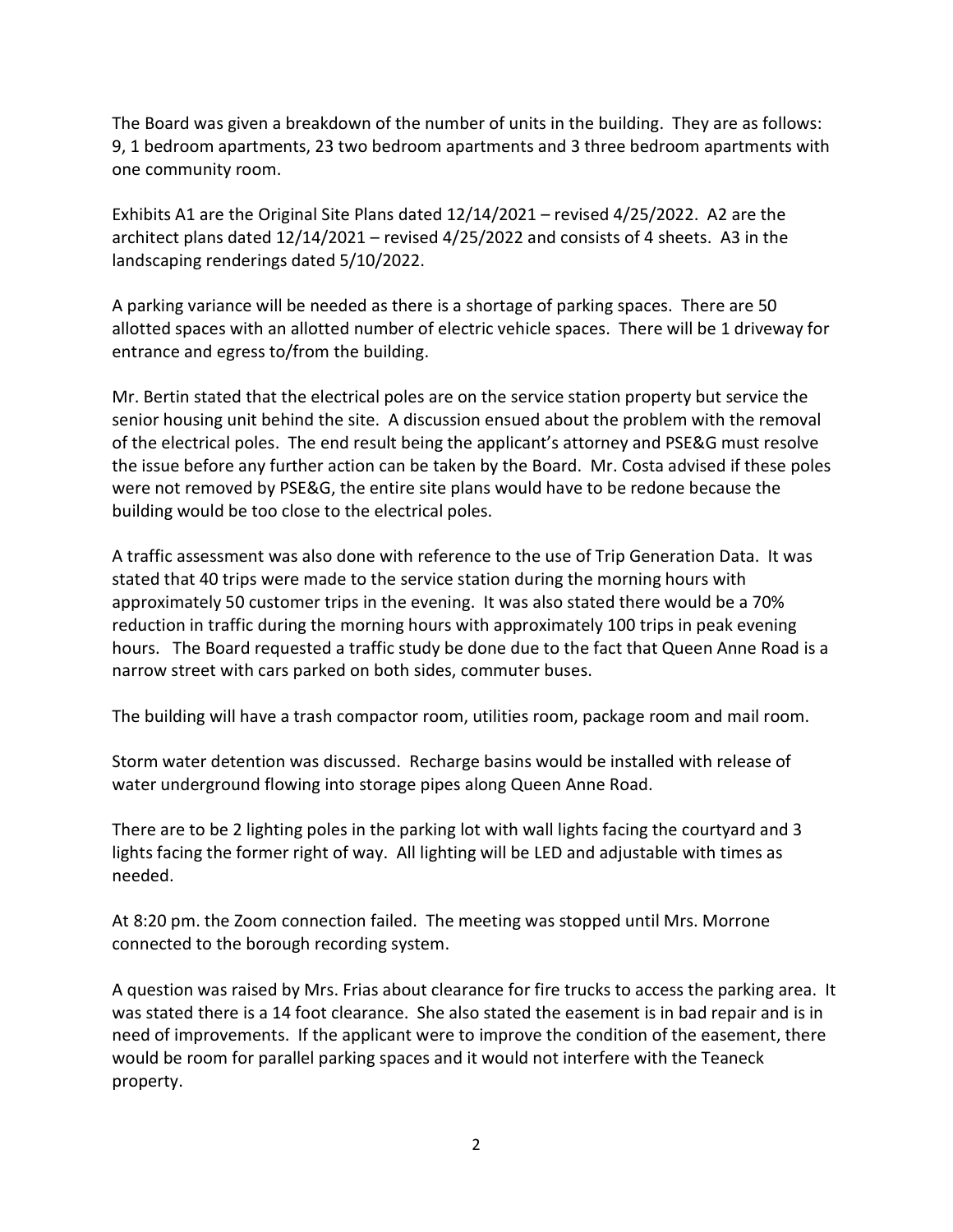Mr. Schnipp raised the question of soil contamination once the tanks are removed from the site. It was stated the shafts would be filled with materials by the DEP. If the DEP deems there is contamination the wells would be relocated and the soil cleaned.

Mr. Napolitano expressed his concern regarding the traffic pattern on Queen Anne Road. He suggested a traffic study be done rather than basing the traffic pattern on Tip Generation Data. He also stated he has concerns regarding the storm water drainage. The size of the basins and water flowing down stream causing flooding issues. He suggested an increase in the size of the basins.

Mr. Napolitano asked for clarification on the shortage of parking spaces. With credit for the 7 spaces for electric vehicle parking spaces, there is still a deficiency of 13 spaces.

Mr. Schnipp suggested the placement of brick pavers replacing concrete sidewalk. It was stated the borough changed the ordinance regarding pavers that includes move technical specifications and that the maintenance of the pavers is the owner's responsibility. He also asked about trash enclosures. It was stated the only trash cans outside of the trash room would be cans for recycles.

Ms. Spach Trahan, borough planner raised the question as to the location of an ADA parking spot location. It was stated that the ADA parking space would be as close to the lobby entrance as possible and would not be placed in the parking area.

Mr. Costa pointed out that the litigation regarding the easement specified that it be kept unimproved and he is not sure it can be changed. Mr. Kelly to look into that.

Mr. Costa also pointed out that the project could not be done unless coordination with PSE&G to move the existing lines is accomplished. The lines are shown on the plans, however, when asked where the transformer would be, no answer was given.

A motion was made by John Mitchell with a second by Yesenia Frias to open to public comments. There being none, a motion was made by John Mitchell with a second by Yesenia Frias to close. Both motions passed.

At 9:10pm a request was made by Mr. Chewcaskie, attorney for the applicant for a 5 minute recess. Motion was made by Yesenia Frias with a second by John Mitchell. Motion carried to resume meeting at 9:15 p.m.

At 9:20 p.m. a motion was made by Tom Napolitano with a second by John Mitchell to resume the meeting. Motion passed.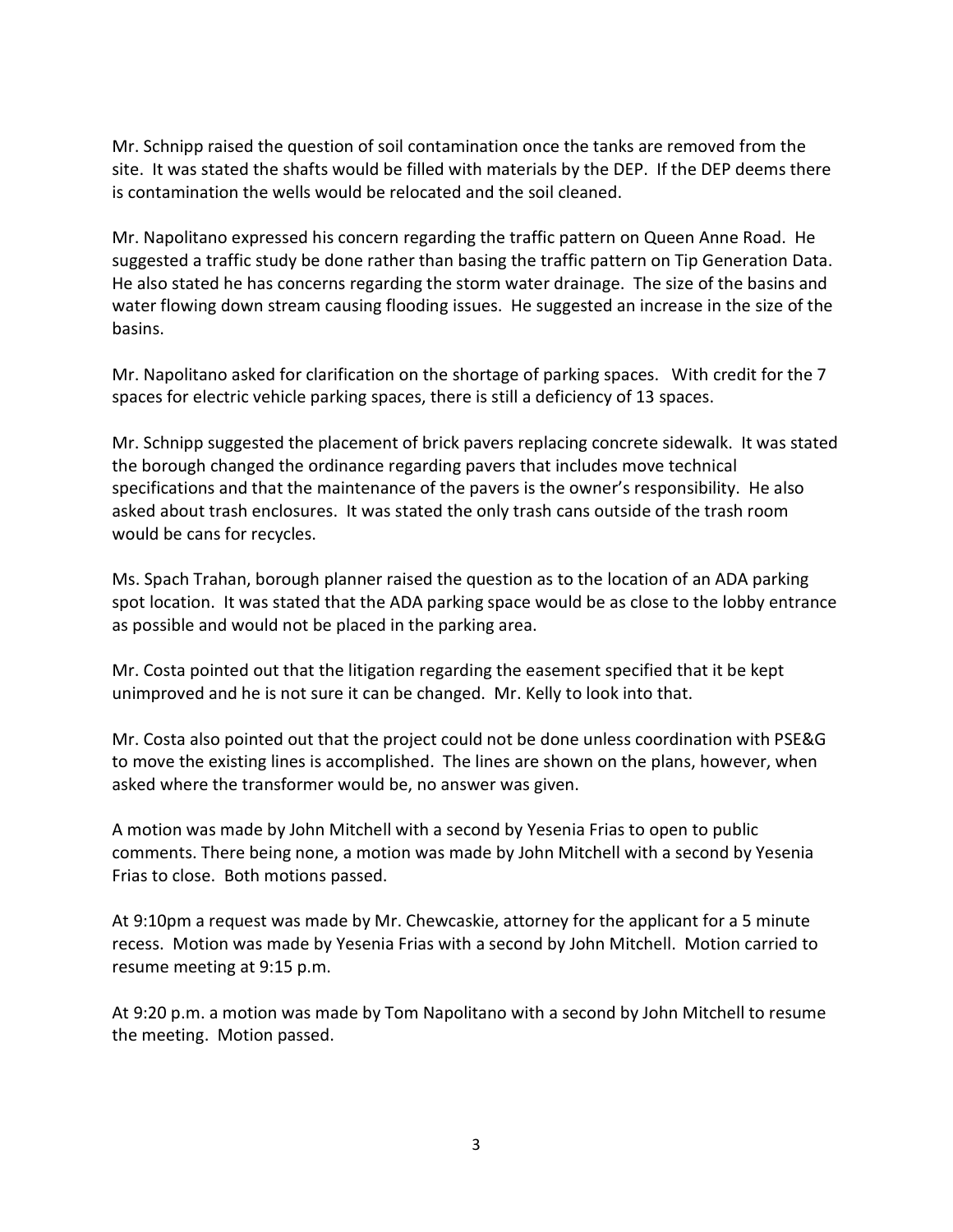Mr. Chewcaskie stated that there are several issues that need to be revisited and requested to return next month for their Planner's testimony and to address outstanding issues.

Mr. Bertin reviewed exhibit A4 – Floor Plans for the site which were revised on 5/2/2022. Once again it was stated that the building will be 4 stories with one level for parking and three for units. The one bedroom apartments are 795 sq feet; the two bedroom apartments are 1184 sq feet and the three bedroom apartments are 1446 sq ft. There are 5 affordable housing units, with one community room.

Each unit will have its own PTAC unit which will be covered with a decorative slab. A variance will be needed for the balconies. Variances will also be needed for signs on the building.

Mrs. Frias asked if there will be a live in superintendent or doorman. We were advised there will be a visiting superintendent. In case of emergencies tenants will contact the building manager.

Mr. Schnipp asked if there were any plans to install a billboard or cell tower on the roof of the building. He stated it has been a problem in the past and the Board would like the applicant's assurance that this will be occur in the future. The applicant agreed not to install these items on the roof of the building.

Tom Napolitano asked about a noise wall on the route 80 side of the building. We were advised that there would be triple pane windows installed to reduce noise. Mr. Bertin also said the building is above route 80 so noise would most likely not be an issue.

Mr. Mancini asked about the materials that will be used. Concrete, wood frame, fire walls between the apartments, fire rated walls in the halls and sprinklers.

Mrs. Frias asked about a high curb in front of the building so cars cannot drive along the sidewalk. We were advised that is in the plans.

Mr. Schnipp questioned the height variances. Mr. Kelly stated height for 3 stories is 45 feet, 4 stories is 55 feet.

Ms. Trahan advised a height variance will be required. There is also concern about open parking garage on Queen Anne Road. It was stated that there would be trees, bushes and a picket fence in front of the building to shield parking from the street.

A motion was made by John Mitchell with a second by Yesenia Frias to open for public comments. Mrs. Daniele Fede, 179 Larch Avenue, Bogota NJ spoke on behalf of the Environmental Committee. She advised it would be nice to have cut outs in the sidewalk for trees. She advised pavers are not permitted as a substitute for sidewalks or landscaping to the curb line.